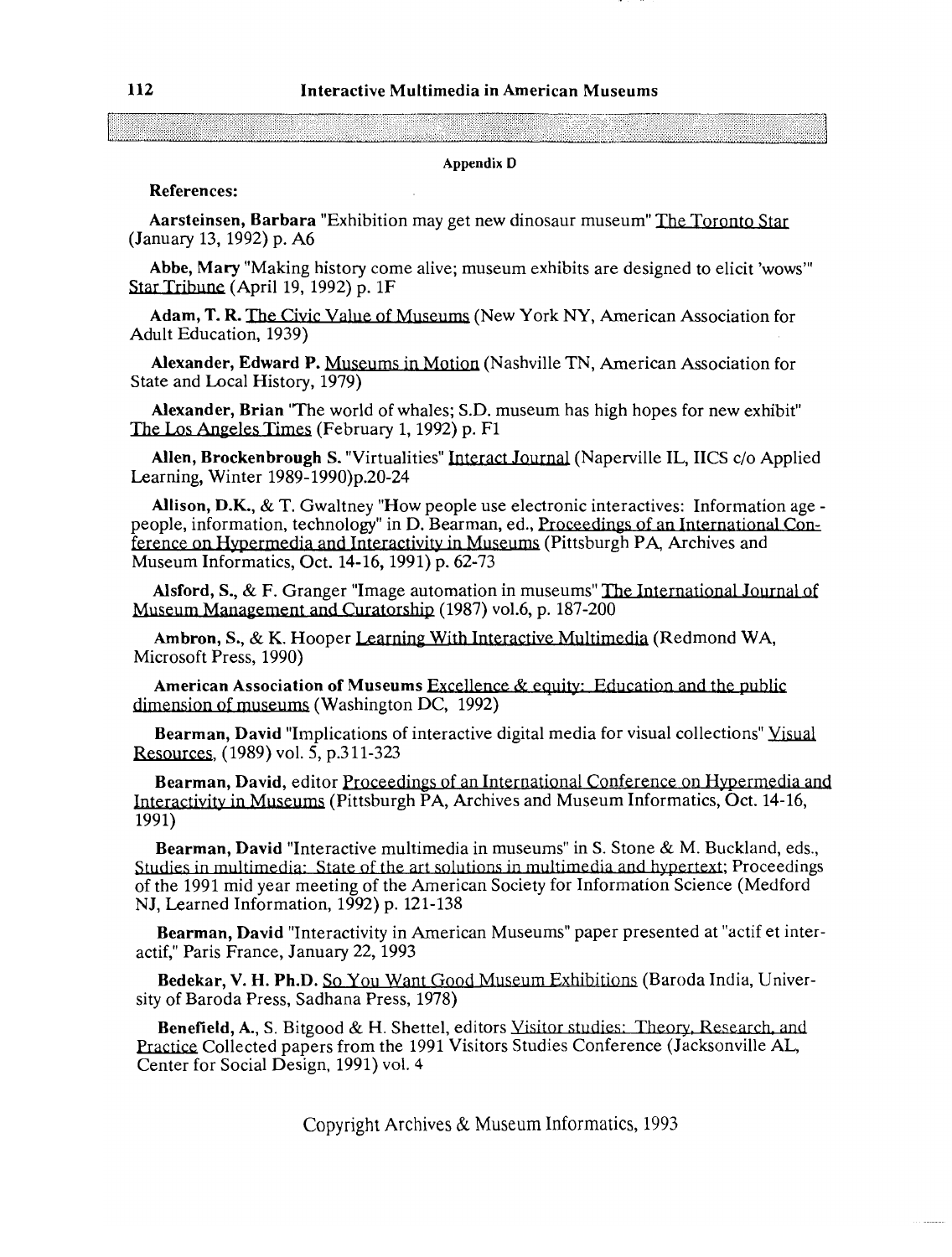Besser, Howard "Digital images for museums" Museum Studies Journal (Fall-Winter, 1987) p.74-81

Binder, Roberta H. Videodiscs in Museums, a Project Resource and Directory (Falls Church VA, Monitor Information Services, June 1992)

Bitgood, Stephen "A comparison of formal and informal learning" Technical Report No. (Jacksonville AL, Center for Social Design, Jacksonville State University, November, 1988) nal learning" Technical Report No.<br>
horville State University, November,<br>
n exhibition" Technical Report No.<br>
horville State University, Novembe,<br>
interactive exhibits" Visitor Be-<br>
pattle" The Atlanta Journal and Con-<br>
tu

Bitgood, Stephen "The role of simulated immersion in exhibition" Technical Report No. 90-20 (Jacksonville AL, Center for Social Design, Jacksonville State University, Novembe, 1990)

Bitgood, Stephen "Suggested guidelines for designing interactive exhibits" Visitor Behavior (Winter, 1991) p. 4-11

Blackwood, Denise "Top science museums join aids battle" The Atlanta Journal and Constitution (January 15, 1992) p. 4

Bloom, J. N. & E.A. Powell Museums for a New Century (Washington D.C., American Association of Museums, 1984)

Booth, J. H., G.H. Krockover & P. Woods Creative Museum N<br>Techniques (Springfield IL, Charles C. Thomas Publisher, 1982) H., G.H. Krockover & P. Woods Creative

Brody, Robert "Virtual golf: great course and no rain" USA Weekend (Mar. 22, 1992) p. 8

Boram, R "What are school-age children learning from hands-on science center exhibits?" in A. Benefield, S. Bitgood, & H. Shettel, eds., Visitor studies: Theory, Research, and Practice (Jacksonville AL, Center for Social Design, 1991) vol. 4, p. 121-130

Borun, Minda "Part 1: Where do we go from here?" in A. Benefield, S. Bitgood, & H. Shettel, eds., Visitor studies: Theory. Research. and Practice (Jacksonville AL, Center for Social Design, 1991) vol. 4, p. 268-270

Borun, M. & K. Adams "From hands on to minds on: labeling interactive exhibits" in A. Benefield, S. Bitgood, & H. Shettel, eds., Visitor studies: Theory, Research, and Practice (Jacksonville AL, Center for Social Design, 1991) vol. 4, p. 115-120

Brown, W. S. "The design of the informal learning environment" The Gazette (1979)p.4-10

Brand, Stewart The Media Lab (New York NY, Viking Penguin, Inc., 1987)

Burger, Jeff The Desktop Multimedia Bible (Menlo Park CA, Addison-Wesley Publishing, 1993)

Cassedy, Susannah 'The high tech museum: exhibits" Second in a four segment article Museum News (July/August, 1992) p.40-41

Chapin, D. & S. Klein "The epistemic museum" Museum News (July/August, 1992) p.60-76

Chenoweth, Karin "Science museums let teachers use the hands-on approach" The Education Digest (April, 1990) p.48-50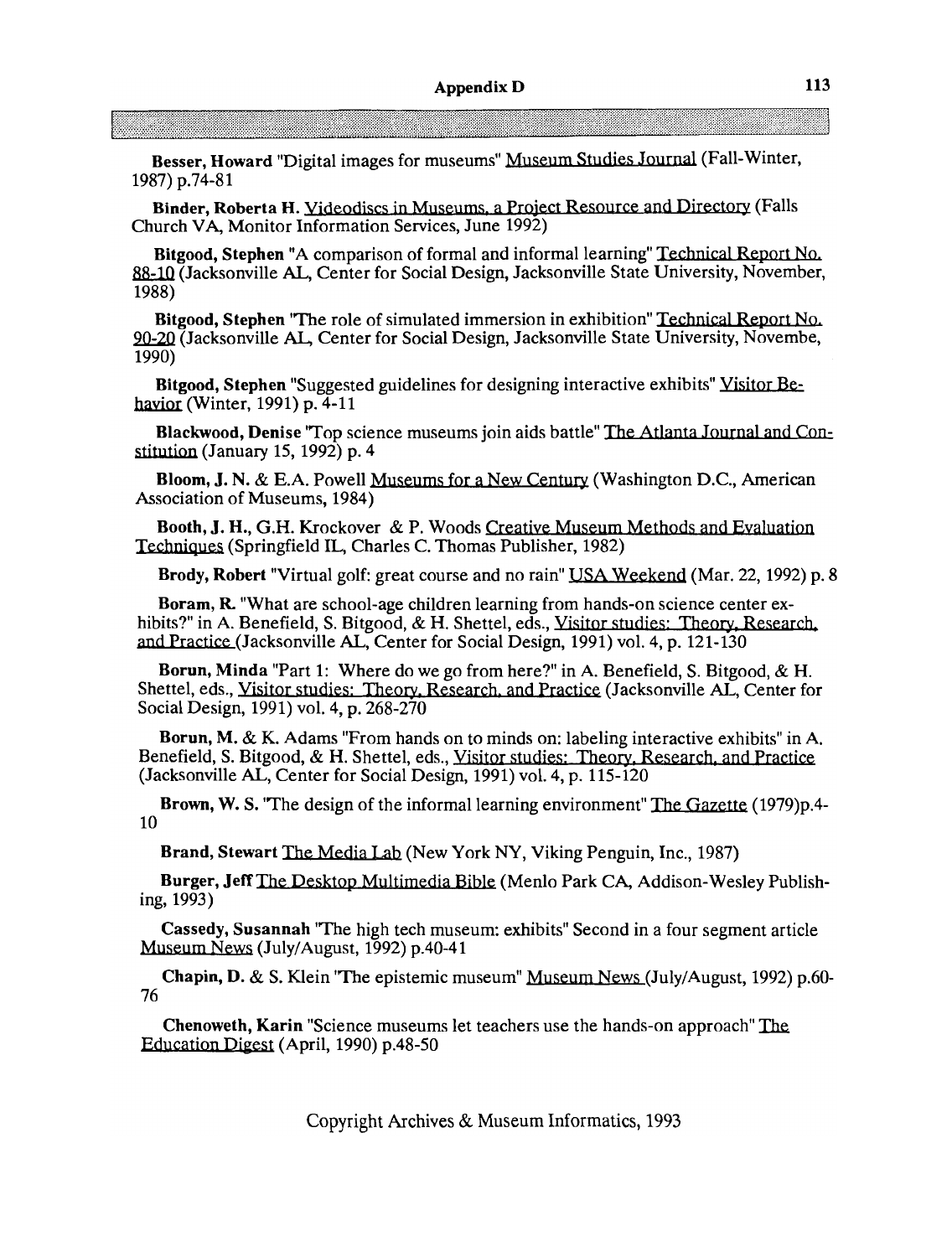Cooper, D. & J. Oker "History information stations at the Oakland Museum" in David Bearman, ed., Proceedings of an International Conference on Hypermedia and Interactivity in Museums (Pittsburgh PA, Archives and Museum Informatics, Oct.  $14-16$ , 1991) p. 90-113 Interactive Multimedia in American Museums<br>
Tooper, D. & J. Oker "History information stations at the Okkland Museum" in David<br>
Museums (Photographics of at International Collectrons, Only 1972) and Internations<br>
Museums

Davey, Julie W. "From blackboards to key boards to supermarket technology: Classrooms finally catch up with the times" T.H.E. Journal (October, 1991) p.42-44

Dawson, Jim "Going for the big wow; science museum's future envisioned" Star Tribune (March 15, 1992) p. 1A

Dick, W. & L. Carey The Systematic Design of Instruction (Florida, Harper Collins Publishers, 1990) Third Edition

Dierking, L. D. & J.H. Falk "Redefining the museum experience: the interactive experience model" in A. Benefield, S. Bitgood & H. Shettel, eds., Visitor studies: Practice (Jacksonville AL, Center for Social Design, 1992) vol. 4, p. 173-176 in David<br>
In David<br>
Interactivity<br>
1) p. 90-113<br>
: Class-<br>
car Tribune<br>
Collins Pub-<br>
tive ex-<br>
Theory, Re-<br>
173-176

Dorman, Deb "Interactivity" Austin Interactive (June, 1992) vol. 12 (8) p. 2

Edwards, Bob "Global warming focus of museum exhibit" Printed Transcripts of National Public Radio, Morning Edition (May 25, 1992)

Eiser, Leslie "Multimedia science programs: moving science education beyond the textbook" Technology & Learning (March, 1992) p. 1.

Eldridge, Earle "Alone and homeless in a D.C. museum" Gannett News Service (February 14, 1992)

Feber, Stephen "The Boston children's museum" The International Journal of Museum Management and Curatorship (1987) p. 63-73

Fisher, John "mUSEums" in Lars Aagaard-Mogensen, ed., The idea of the Museum (Lewiston NY, The Edwin Mellen Press, 1988)

Francis, Richard "Very spaghetti" Very spaghetti, the potential of interactive multi-Francis, Richard "Very spaghetti" Very spaghetti, the potential of interactive multi-<br>media in art galleries Reports by R. Francis, C. Grigg, S. Nairne, and I. Pring (London, Arts Council, 1992) p. 7-17 media in art galleries Reports by R. Francis, C. Grigg, S. Nairne, and I. Pring (London,<br>Arts Council, 1992) p. 7-17<br>**Gable, Donna** "Museums put their social responsibility on display" <u>USA Today</u>(March<br>25, 1992) p. 10D<br>**G** 

Gable, Donna "Museums put their social responsibility on display" USA Today (March 25, 1992) p. 10D

hart and Winston, 1977)

Gardner, Howard "Making schools more like museums" Education Week (October 9, 1991a) p. 10

Gardner, Howard The Unschooled Mind. How Children Think and How Schools Should Teach (Basic Books, 1991b)

Getty Center for Education in the Arts, producer The Imagination Machines [videotape] (Santa Monica CA, The J. Paul Getty Trust, 1991)

Guglielmo, Connie "Corporate training, cheaper, better, snazzier" NewMedia (March, 1992) p. 19-23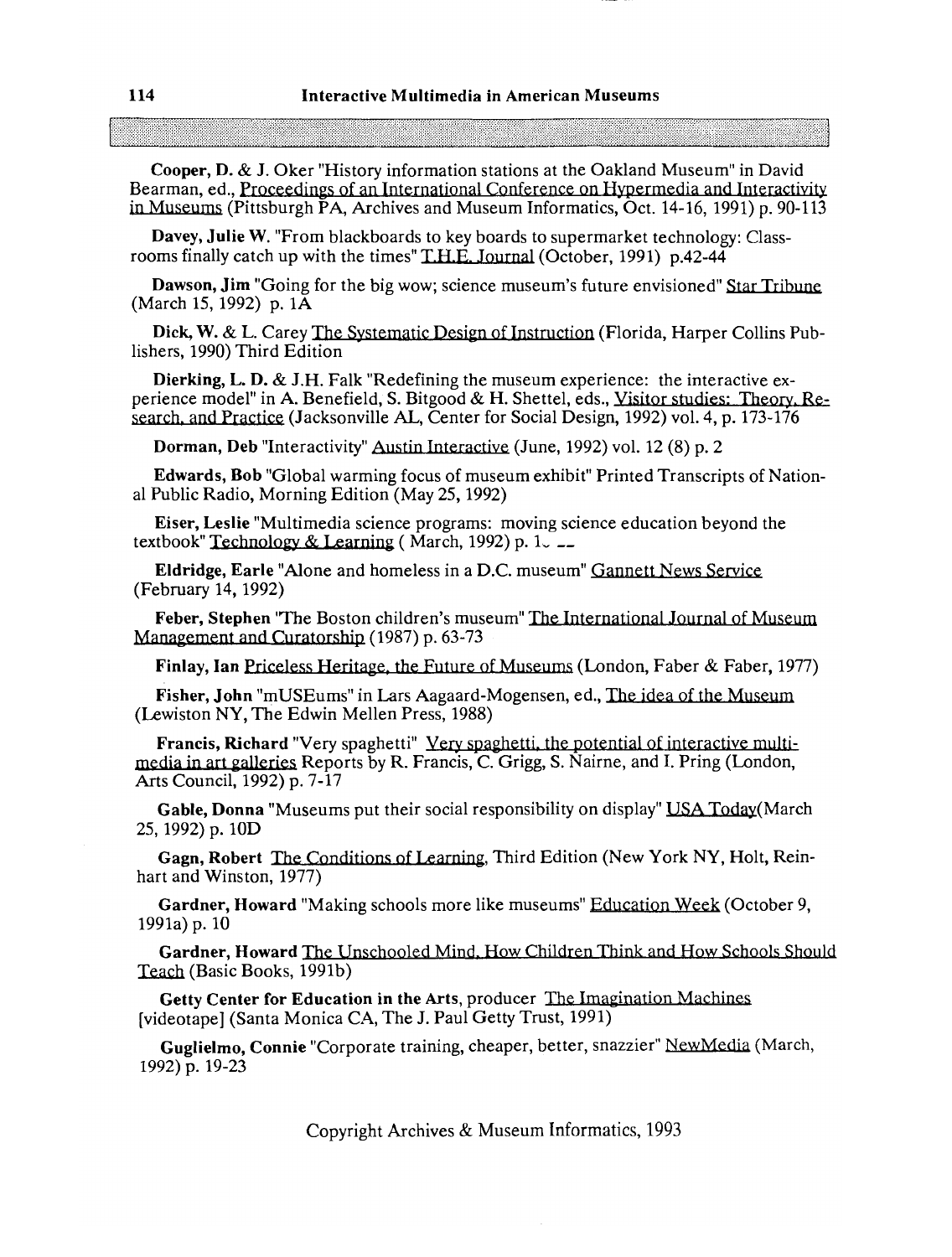Hamilton, J. O.C., E.T. Smith, G. McWilliams, E.I. Schwartz & J. Carey "Virtual reality, how a computer generated world could change the real world" **Business** We& (October 5, 1992) p. 96-105

Harte, David Victor "Interactive experiences lead to optimal learning" The Science Teacher (November, 1989) p. 44-46

**Heartney, Eleanor "Art museums are becoming society's watchdogs" Transcript**  $\#30-4$ (Cable News Network, Inc., April 15,1992)

Healy, Michelle "TV, museums can supplement the classroom experience" USA Today (May 20,1992) p. 7A

Helsel, Sandra K. Interactive Optical Technologies in Education and Training: Markets and (Westport **CT,** Meckler Corporation, 1990)

'The high tech museum" Museum News (July/August, 1992) p. 36-43

Hokema, Jim 'Treasures of the Smithsonian, a museum orientation you can take home" in D. Bearman, ed., Proceedings of an International Conference on Hypermedia and Interactivity in Museums (Pittsburgh PA, Archives and Museum Informatics, Oct. 14-16, 1991) p. 126-131

Hood, Marilyn G. "Significant issues in museum audience research" in A. Benefield, S. Bitgood, & H. Shettel, eds. Visitor studies: Theory. Research, and Practice (Jacksonville **AL,** Center for Social Design, 1991) vol. 4, p. 18-23 Hood, Marilyn G. "Significant issues in museum audience research" in A. Benefiel<br>Bitgood, & H. Shettel, eds. Visitor studies: Theory, Research, and Practice (Jackson<br>AL, Center for Social Design, 1991) vol. 4, p. 18-23<br>Hoo

Hooper-Greenhill, Eilean "Counting visitors or visitors who count?" in Robert Lumley, ed. The museum time-machine (New York NY, Chapman & Hall, 1988) p. 213-231

Hudson, Kenneth Museums for the 1980's (London England, UNESCO, 1977)

Hudson, Kenneth A Social History of Museums (Atlantic Highlands NJ, Humanities Press, 1975)

Huston, Mary M. "New media, new messages: Innovation through adoption of hypertext and hypermedia technologies" The Electronic Library (October, 1990) vol. 8(5) p.336-342.

IBM Ultimedia, producer What's new in multimedia [videotape] (Atlanta GA, International Business Machines, Multimedia Division, June, 1992)

"Information technology and museums" Museum Studies Journal (Fall/Winter, 1987) vol. 3 (1) p.44-73

"Jostens announces networked multimedia" Multimedia and Videodisc Monitor (July/August, 1992) 1

Kelley, Robert F. "Museums as status symbols: A speculative examination of motives among those who love being in museums, those who go to and those who refuse to go" in A.<br>Benefield, S. Bitgood, & H. Shettel, eds. Visitor studies: Theory, Research, and Practice (Jacksonville **AL,** Center for Social Design, 1992) vol. 4, p. 24-31

Krueger, Myron Artificial reality II (Menlo Park CA, Addison-Wesley Publishing Co., Inc., 1991)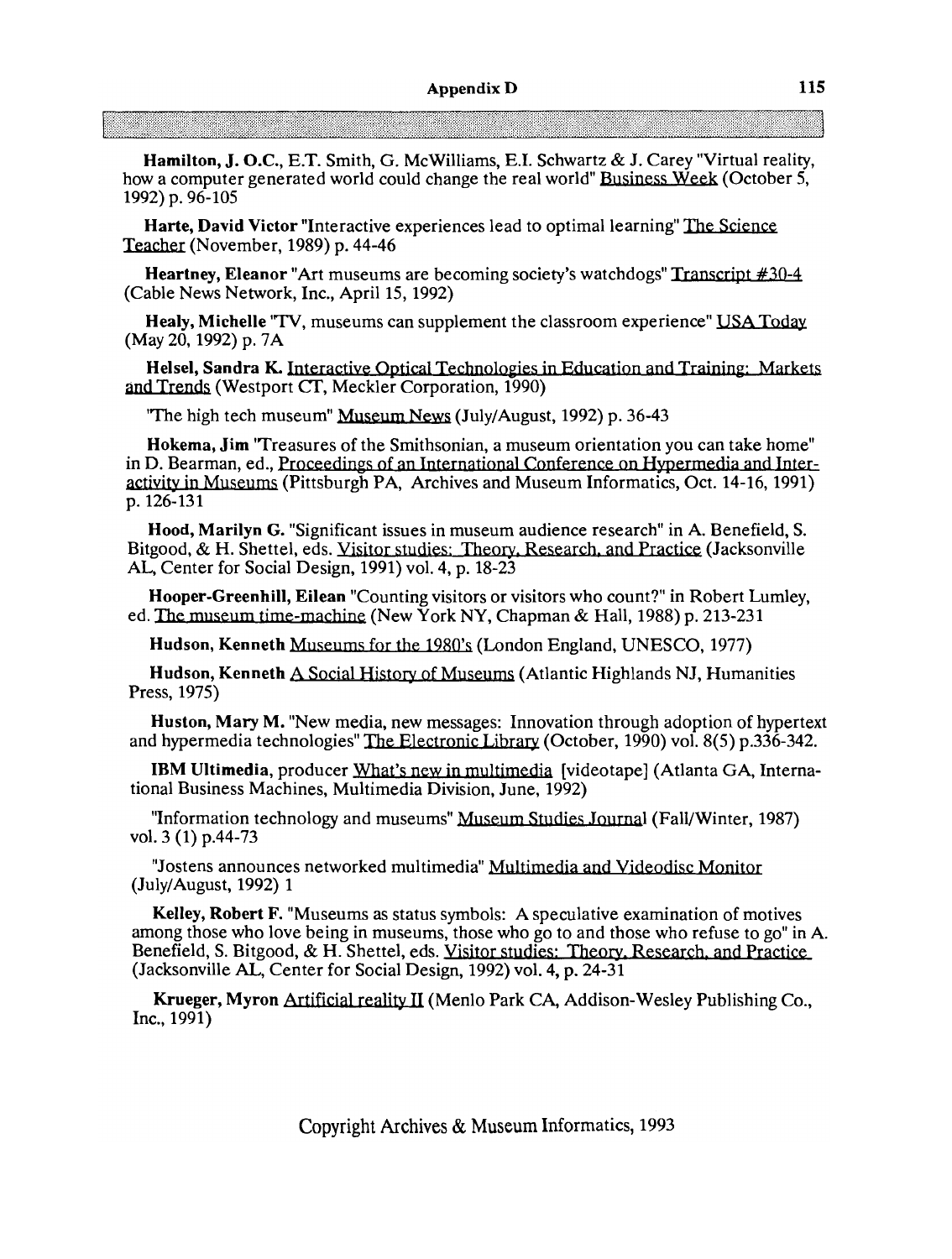Koester, Stephanie "Exploring Hypercard: a look at applications and implications" unpublished paper [Available from S. Koester, 203 Garces Dr., San Francisco CA 941321 (May 20, 1991)

Koester, Stephanie "From virtual reality to cyberspace" unpublished paper [Available from S. Koester, 203 Garces Dr., San Francisco CA 94132 ] (May 4,1992)

Lantz, editor "Virtual reality in science museums" Instructional Delivery Systems (July/August, 1992) p. 10- 12

Laurel, Brenda, editor The Art of Human-Computer Interface Design (Menlo Park CA, Addison-Wesley Publishing Co., Inc., 1990)

Laurel, Brenda Computers as Theatre (Menlo Park CA, Addison-Wesley Publishing Co., Inc., 1991)

Lee, Robert S. 'The future of the museum as a learning environment" paper presented at: Computers and their potential applications in museums. A conference sponsored by The Metropolitan Museum of Art supported by a grant from IBM Corp. (New York, Arno Press, April 15-17, 1968) Lantz, editor "Virtual relativity in science museums" Instructional Delivery Systems<br>
Laurel, Brenda, editor The Art of Human-Computer Interface Design (Menlo Park<br>
Laurel, Brenda, editor The Art of Human-Computer Interfac

Lewis, Peter N. "Taking the British Golf Museum Home" in D. Bearman, ed. Proceed-<br>ings of an International Conference on Hypermedi tsburgh PA, Archives and Museum Informatics,  $O<sub>C</sub>$ 

Litwak, Howard "Design considerations for interactive videodisc" in D. Bearman, ed. Proceedings of an International Conference on Hypermedia and Interactivity in Museums (Pittsburgh PA, Archives and Museum Informatics, Oct. 14-16,1991) p. 144-158

Lucas, Leslie "Interactivity: What is it and how do you use it?" Journal of Educational Multimedia and Hypermedia (1992) 1,7-10

Maes, Nancy "Explore a user-friendly universe of fun" Chicago Tribung (Jan. 17, 1992) p.10

Mager, Robert F. Making Instruction Work (Belmont CA, David S. Lake Publishers, 1988)

Martin, James **A.** "All about scanners" MacWorld (October, 1992) p. 150-163

Maton-Howarth, Margriet "Knowing objects through an alternative learning system: The philosophy, design and implementation of an interactive learning system for use in museums and heritage institutions" in Susan Pearce, ed. Objects of Knowledge (Atlantic Highlands NJ, The Athlone Press, 1990)

McCarthy, Robert "Multimedia: what the excitement's all about" **Electronic** Learning (June, 1989) p. 26-31

Miles, R.S., M.B. Alt, D.C. Gosling, B.R. Lewis & A.F. Tout The Design of Educational Exhibits (London England, UNWIN HY MAN, 1988)

Mintz, Ann "Moving target" Museum News (May/June, 1991) p. 65-68

Mintz, Ann "Techno-logic" Museum News (July/August, 1992) p. 44-45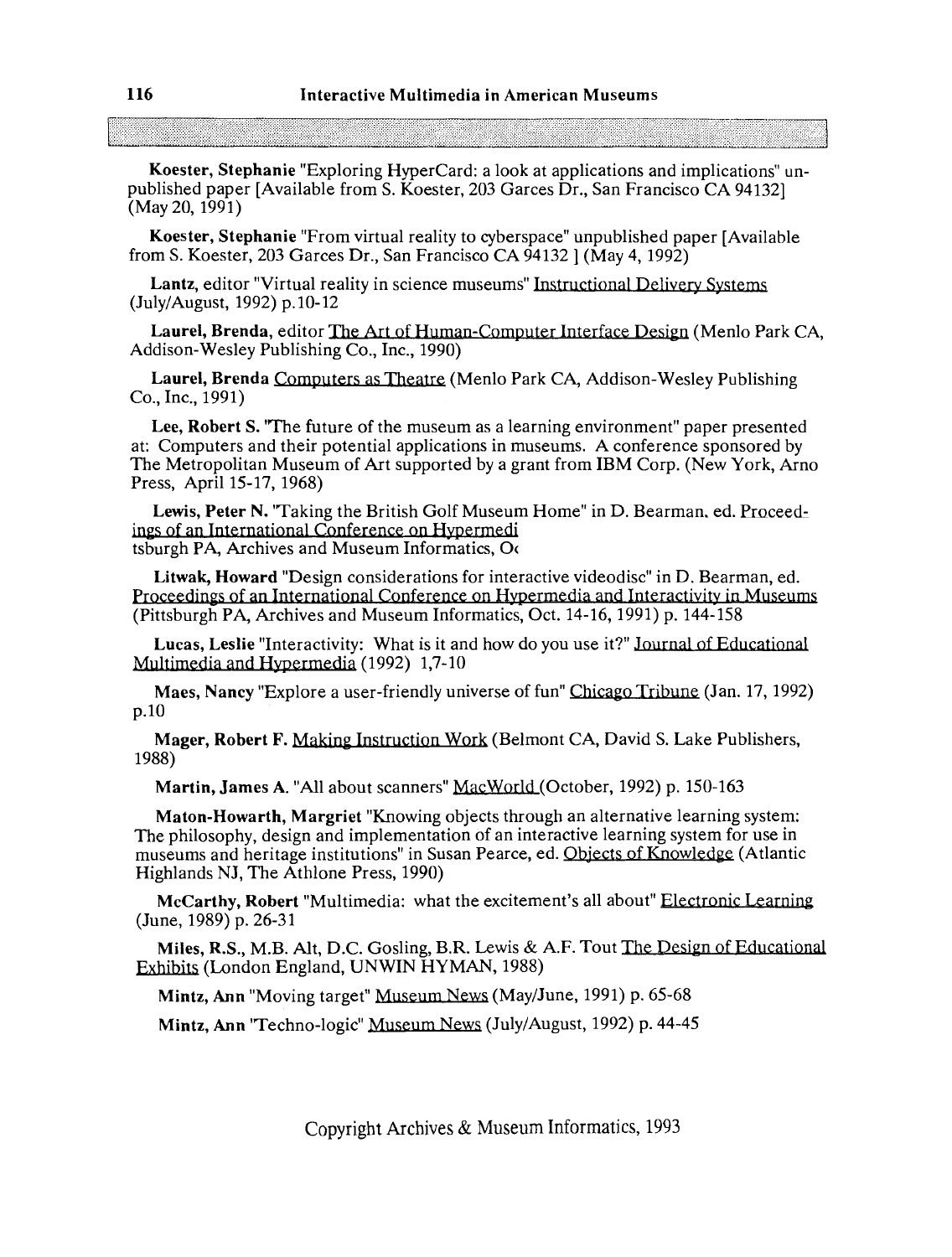**Morrissey, K.** & 2. Berge "Exploring the relationship between media and learning: lessons from the field of educational technology" in A. Benefield, S. Bitgood, & H. Shettel eds. Visitor studies: Theory, Research, and Practice (Jacksonville AL, Center for Social Design, 1992) vol. 4, p. 178-184 **Nairing, Sandy "Multimedia in American art museums" in Very Sandy American art must are solved in A. Benefield, S. Bitgood, & H. Shettel eds<br>
Visitor studies: Theory. Research. and Practice (Jacksonville AL, Center for So** 

"Multimedia: Up close and personal" Multimedia Solutions (September/October, 1991) p. 10-15

**Muro, Mark** "Get real, virtually" The Boston Globe (April 25, 1992) p. 33

"Museum recalls U.S. civil rights struggle" The Toronto Star (March 7, 1992) p. G12

Pring (London, Arts Council, 1992) p. 18-25

"National Endowment for the Arts" Museums USA (Washington D.C., National Endowment for the Arts, 1974)

"National Museum Survey" Data report from 1989 (Washington DC, American Association of Museums, January 1992) pp.  $125$ , 131

Newquist, Harvey P. "Virtual reality's commercial reality" Computerworld (March 30, 1992) p. 93

**Nyce, J. M.** & **P.** Kahn, editors "A machine for the mind: Vannevar Bush's MEMEX" From MEMEX to Hypertext, Vannevar Bush and the Mind's Machine (San Diego CA, Academic Press Inc., 1991)

**Ogintz, Eileen** "Exhibitionists, young visitors like museums' emphasis on fun" Chicago Tribune (May 31, 1992a) p. 5

**Ogintz, Eileen 'Taking the kids, where learning is play' The Los Angeles Times (May 17, 1992b) p. L9** 

**Palmer, Ann Therese** "Massive renovation is in store at science and industry museum" Chicago Tribune (February 3, 1992) p. 1

**Parr, Jim** "Science museums: Facts or ideas?" Museum (1992) vol. 44 (2) **p.** 73-76

**Patterson, D. & S. Bitgood "Exhibit design with the visitor in mind" Technical Report N-4** (Jacksonville **AL,** Center for Social Design, Jacksonville State University, March, 1987)

**Perry, Nancy J.** "Computers come of age in class" Fortune Special Issue (Spring, 1990) p. 72-78

**Pogue, David** "QuickTimeyour first time" MacWorld (October, 1992) p. 170-176

**Pollack, Andrew** "San Jose: Vanna the robot chooses the right letters" The New York Times (January 12,1992) p. 14

**Pring, Isobel "Notes on the Major Platforms" Very spaghetti, the potential of interactive multimedia in art galleries Reports by R. Francis, C. Grigg, S. Nairne, and I. Pring (London,** Arts Council, 1992) p. 17-28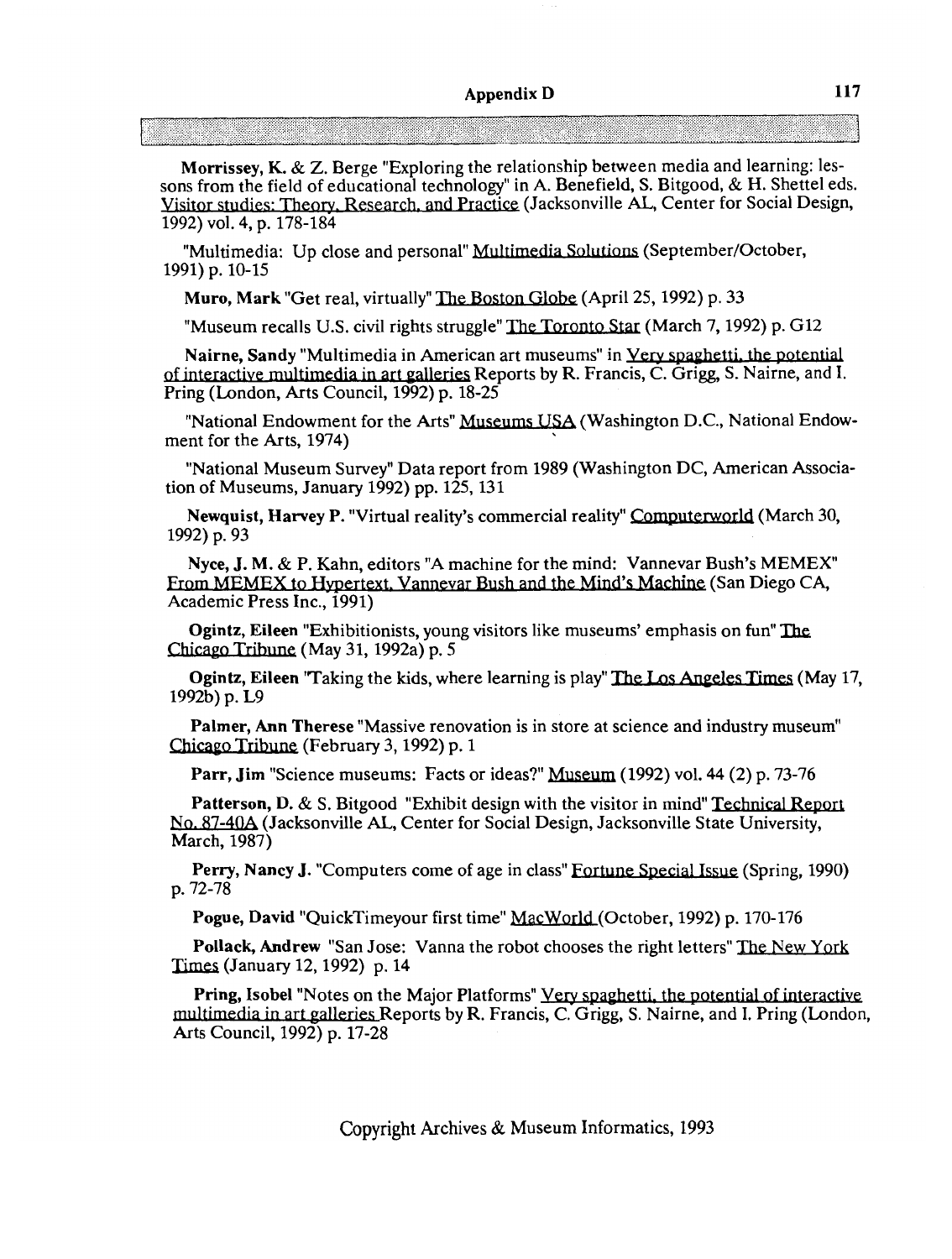"Project Science 2000 Good Morning America ( New York NY, American Broadcasting Company, October 21, 1992)

Reiser, R. & R. Gagn Selecting Media for Instruction (Englewood Cliffs NJ, Educational Technology Publications, 1983)

Revaux, Tony "Digitizers bring desktop video on board" New Media (August, 1992a) p. 14-17

Revaux, Tony "DVI delivers" NewMedia (August, 1992b) p. 10-13

Rist, Curtis "Bringing global warming to life; museum exhibit takes visitors through time" *Newsdav* (May 12, 1992) p. 61

Samis, Peter "Second part in a series: The First National Conference on Hypermedia and Interactivity in Museums" **UCS** Chapter Notes (April, 1992) p. 6-7

Samis, Peter "First part in a series: The First National Conference on Hypermedia and Interactivity in Museums" IICS Chapter Notes (March, 1992) p. 6-7

Samis, Peter "Conclusion to the series: The First National Conference on Hypermedia and Interactivity in Museums" IICS Chapter Notes (May, 1992) p. 6<br>Seyer, Philip Understanding Hypertext, Concepts and

mit, PA, Windcrest Books, 1991)

Schildt, Goran The Idea of the Museum Aagaard-Mogensen, ed. (Lewiston NY, The Edwin Mellen Press, 1988)

Schneider, Keith 'Theatres of high tech" The New York Times (Jan. 12, 1992)sec. 5, p. 14 (L)

Schoener, Allon 'The electronic museum and information distribution" paper presented at: Computers and their potential applications in museums. A conference sponsored by The Metropolitan Museum of Art, supported by a grant from IBM Corp. (New York, Arno Press, April 15-17, 1968)

Screven, C. G. "Exhibitions and information centers: Principles and approaches" Curatar (1986) vol. 29 (2) p. 109-137

"Solving Information Overload" <u>Multimedia Solutions</u> (September/October, 1991) p. 149<br>"Special Issue: Exhibit Design and Evaluation, Part I" <u>Visitor Behavior</u> (Spring, 1987a)

vol. 2 (1)

"Special Issue: Exhibit Design and Evaluation, Part II" Visitor Behavior (Summer, 1987b) vol. 2 (2)

"Special Focus: Education" Multimedia Solutions (September/October, 1991) vol. 5 (5) p. 17-70

"Special Focus: IBM Multimedia in Museums" Multimedia Solutions (November/December, 1991) val. 1 (6)

Sullivan, H. & N. Higgins Teaching for Competence (New York NY, Teachers College Press, 1983)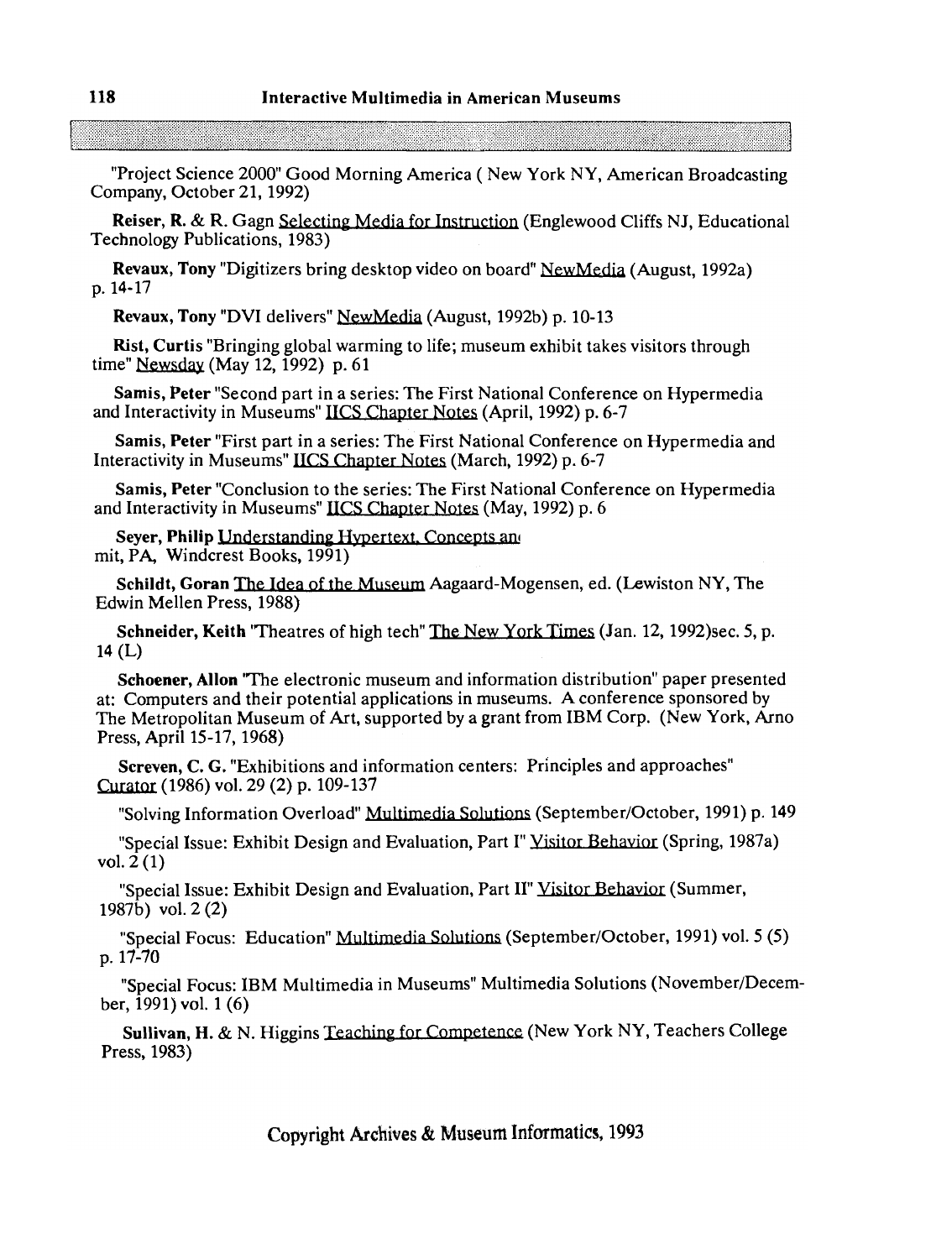Szilagyi, Peter "Exhibit Wonders Through Space" The **Austin-**  (February 16,1991) p.5

Tafler, David "The circular text: Interactive video, reception, and viewer participation" Journal of Film and Video (Summer, 1988) p. 27-45

"Ten million dollar waterfront project featuring floating education center" PR Newswire (April 21,1992)

Tillotson, Genine Amada 'This video program -- a cooperative venture -- is both playful and powerful" Museum News (May/June, 1991) p. 66-67

Todd, Daniel "Windows 3.1 saves the day for MPC developers" NewMedia (March, 1992) p. 12-17

"True interaction at the science museum" Star Tribune (May 26, 1992) p. 14A

Vance, C. L. & D.A. Schroeder "Matching visitor learning style with exhibit type: implications for learning in informal settings" in A. Benefield, S. Bitgood, & H. Shettel, eds. Yisitor studies: Theory, Research, and Practice (Jacksonville AL, Center for Social Design, 1991) vol. 4, p. 185-200

Waring, Becky "The virtual museum" New Media (October, 1992) p. 40

Washburn, Wilcomb E. "Do museums want evaluation?" Visitor Behavior (Spring, 1987) vol. 2 (1) p. 10

Weil, Stephen E. Rethinking the Museum (WashingtonDC., The Smithsonian Institution, 1990)

Weiman, Liza "CD ROM drives in the mainstream" MacWorld (October, 1992) p. 144-149

Wertheim, Margaret "Interactive museums" Omni (May, 1992) p. 50-56<br>Williams, Frederick The New Communications (Belmont CA, Wadsworth Publishing Company, 1984)

Williams, F., Rice, & E. Rogers "Adoption of new media" Research Methods and the **New** Media (1988) p. 70-90

Wilson, Kathleen S. 'The Voyage of the Mimi interactive video prototype: Development of an exploratory learning environment for children" Working Paper No. 1 (Washington DC, Bank Street College of Education, Center for Children and Technology, February, 1987)

Wilson, Kathleen S. "Palenque: A multimedia digital video interactive prototype for children" Working Paper No. 2 (Washington DC, Bank Street College of Education, Center for Children and Technology, June, 1990)

Wilson, Kathleen S. "Classroom integration of interactive multimedia: A case study" Technical Report No. 16 (Washington DC, Bank Street College of Education, Center for Children and Technology, June, 1991)

Wilson, Kathleen S. 'Two multimedia design research projects: Palenque and the museum visitor's prototype" Technical Report No. 23 (Washington DC, Bank Street College of Education, Center for Children and Technology, June, 199a)